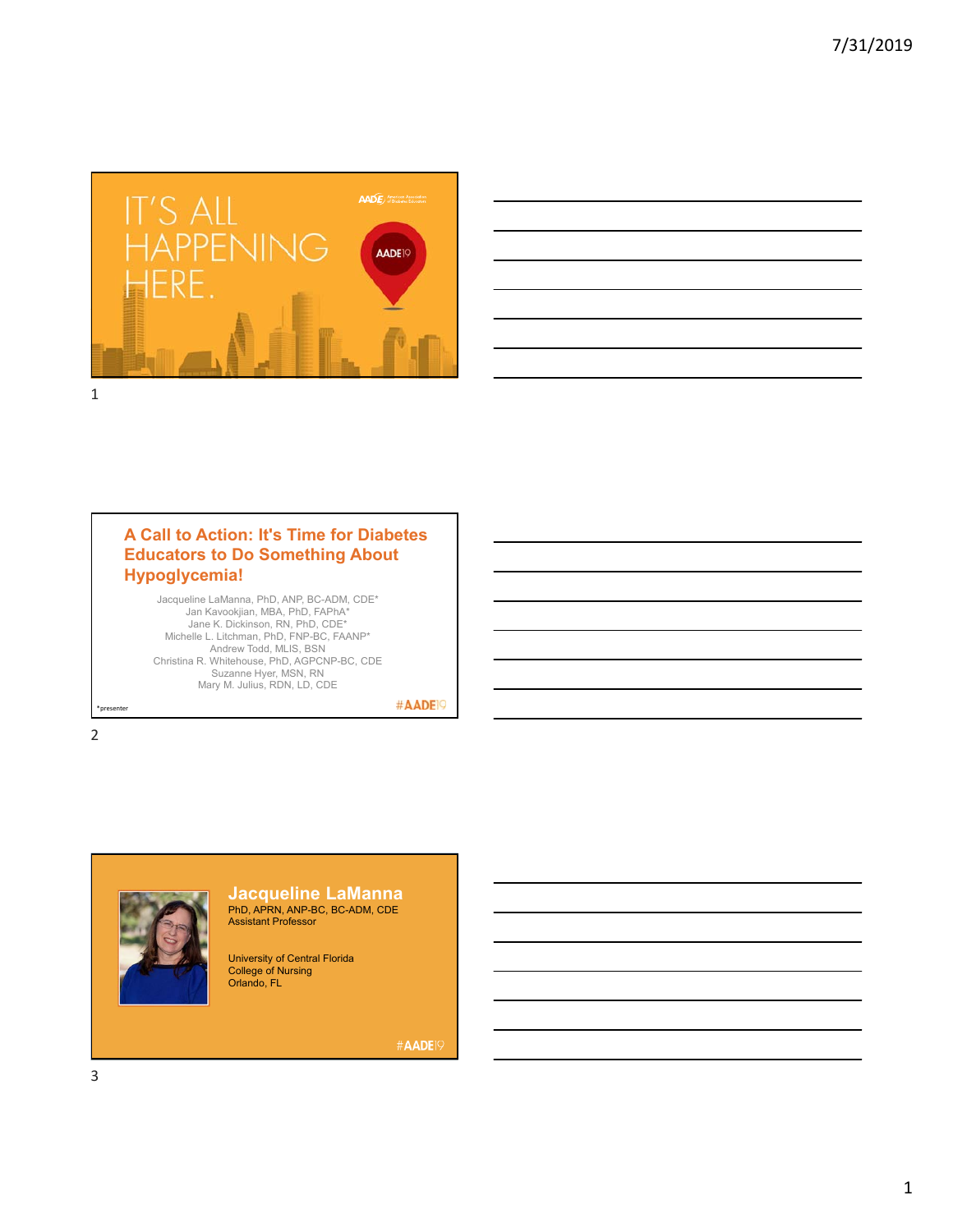

# **Jan Kavookjian** MBA, PhD, FAPhA Associate Professor

Auburn University Harrison School of Pharmacy Auburn, AL

#### #AADE<sup>19</sup>

4



# **Michelle L. Litchman** PhD, FNP-BC, FAANP Assistant Professor

University of Utah College of Nursing Salt Lake City, UT

#AADE19

5



# **Jane K. Dickinson**

RN, PhD, CDE Program Director/Lecturer Diabetes Education and Management Programs

Teachers College Columbia University Department of Health and Behavior **Studies** New York, NY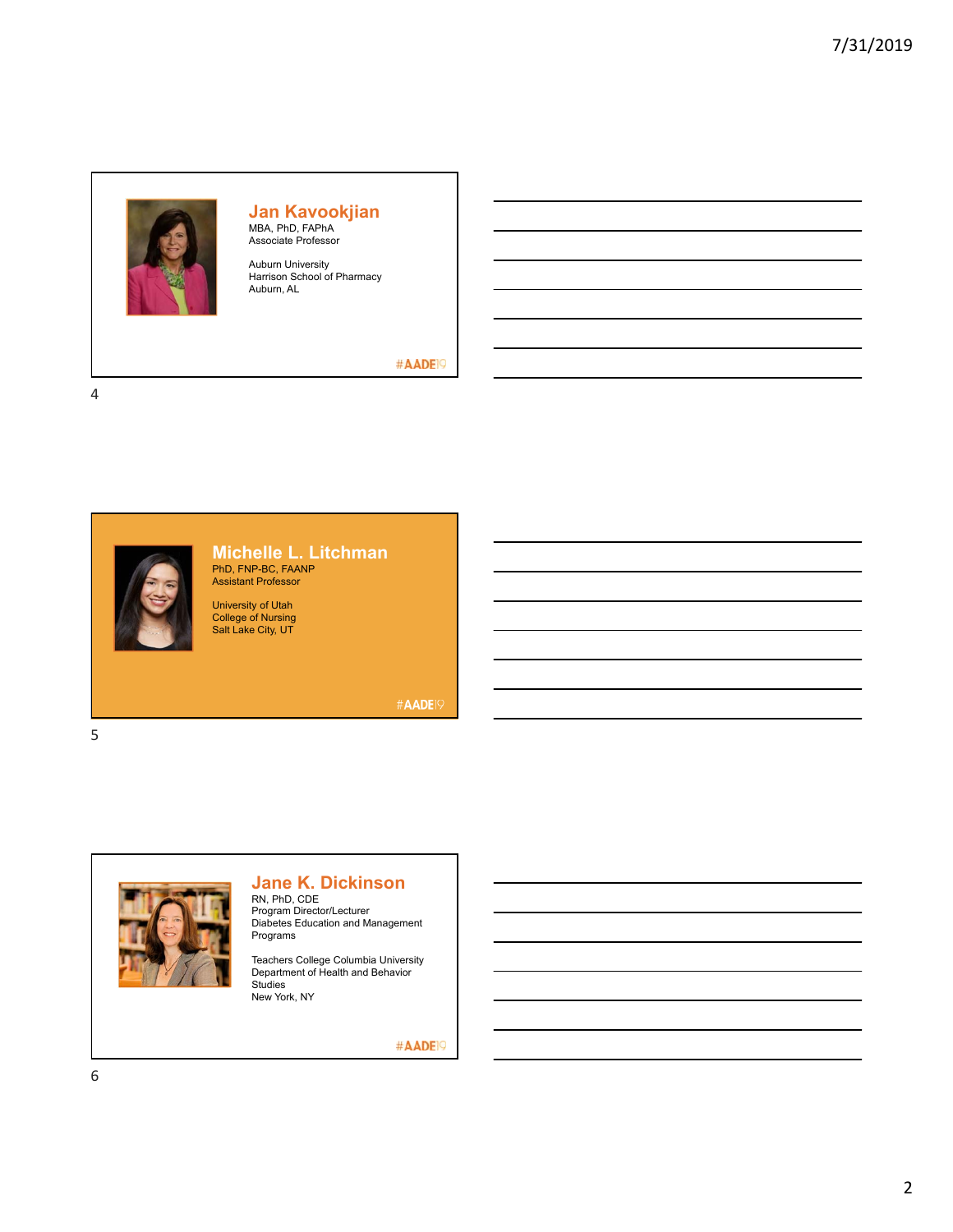#### **Disclosure to Participants**

- Notice of Requirements For Successful Completion
	- Please refer to learning goals and objectives Learners must attend the full activity and complete the evaluation in order to claim continuing education credit/hours
- Conflict of Interest (COI) and Financial Relationship Disclosures:
	- Jacqueline LaManna, PhD, APPN, ANP-BC, BC-ADM, CDE No CO/Financial Relationship to disclose<br>- Jan Kavookjian, MBA, PhD, FAPhA Merck Speakers Bureau for ron-product topics in education and person-<br>- centeral communic
	-
	-
- Non-Endorsement of Products:
	- Accredited status does not imply endorsement by AADE, ANCC, ACPE or CDR of any commercial products displayed in conjunction with this educational activity
- Off-Label Use:
- Participants will be notified by speakers to any product used for a purpose other than for which it was approved by the Food and Drug Administration. #AADE<sub>19</sub>

7

### **Objectives**

Upon completion of this presentation, participants will be able to

- 1. Describe patient, social, and treatment-associated factors that place people at risk for hypoglycemia across the lifespan
- 2. Discuss existing evidence that support the role of DSMES in reducing hypoglycemia events as well as clinical, psychosocial and humanistic outcomes.
- 3. Utilize systematic review findings to identify opportunities for diabetes educators to expand the body of literature addressing best practices in DSMES that improve hypoglycemia-associated clinical outcomes in varied populations.

#AADE<sup>19</sup>

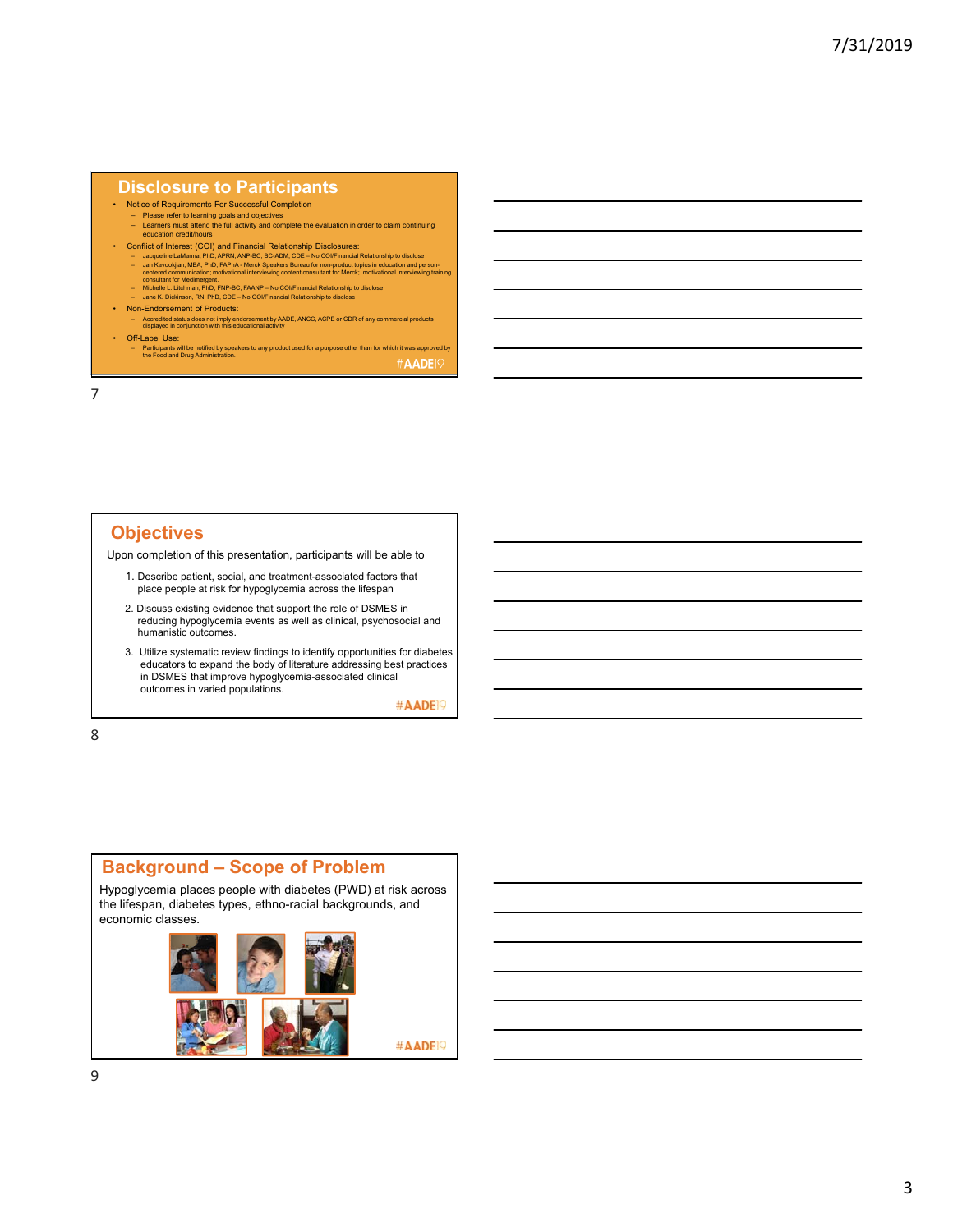## **Background – Scope of Problem**

- People with T1D experience more episodes of hypoglycemia. – 92.3% of people with T1D (Aronson et al., 2018).
- Hypoglycemia actually affects more people with T2D. – 63.6% of insulin-treated people with T2D (Aronson et al., 2018).
	- 45% prevalence of mild/moderate and 6% prevalence of severe hypoglycemia (Eldridge et al., 2015).
- Hospitalization for hypoglycemia more common in older adults and African Americans (Lipska et al., 2014).

#AADE<sup>19</sup>

| <b>Background: Scope of Problem</b>                           |  |  |  |  |  |  |
|---------------------------------------------------------------|--|--|--|--|--|--|
| 14.1 million annual ED visits by PWD (CDC, 2007)              |  |  |  |  |  |  |
| - 245,000 are result of hypoglycemia (CDC, 2017)              |  |  |  |  |  |  |
| Pharmacologic causes of emergent hospitalization:             |  |  |  |  |  |  |
| $-$ Insulin = 13.9%                                           |  |  |  |  |  |  |
| $-$ Oral agents = 10.7%                                       |  |  |  |  |  |  |
| For Medicare patients admitted with hypoglycemia:             |  |  |  |  |  |  |
| -18% will be readmitted within 30 days. (Lipska et al., 2014) |  |  |  |  |  |  |
| - 23.3% will die within one year.(Lipska et al., 2014)        |  |  |  |  |  |  |
|                                                               |  |  |  |  |  |  |



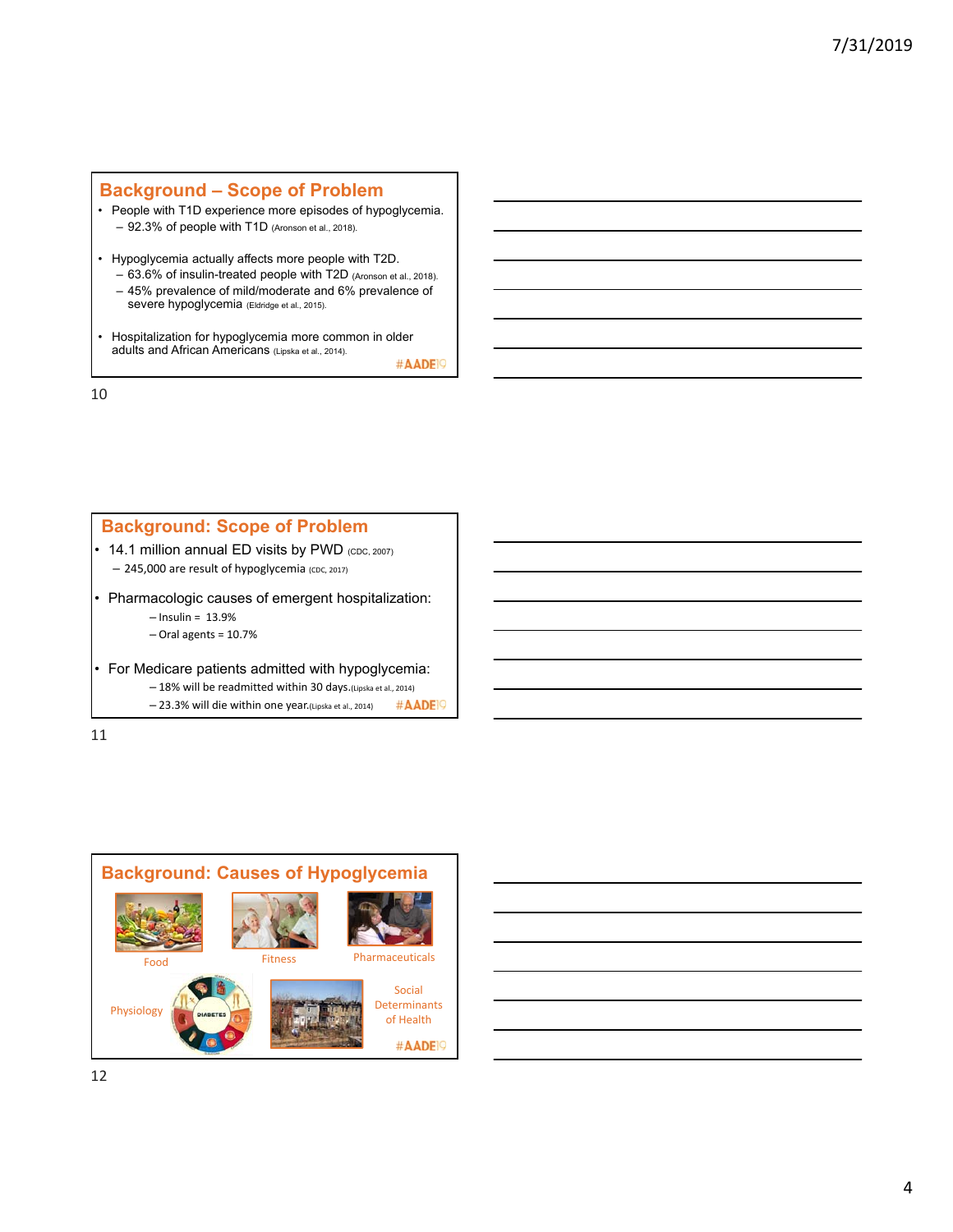

| ,我们也不会有一个人的事情。""我们的人们,我们也不会有一个人的人,我们也不会有一个人的人,我们也不会有一个人的人,我们也不会有一个人的人,我们也不会有一个人的<br>第一百一十一章 我们的人,我们的人们的人们,我们的人们的人们的人们,我们的人们的人们的人们,我们的人们的人们,我们的人们的人们,我们的人们的人们,我们的人们的人 |                                                                                                                      |  |  |
|----------------------------------------------------------------------------------------------------------------------------------------------------------------------|----------------------------------------------------------------------------------------------------------------------|--|--|
|                                                                                                                                                                      |                                                                                                                      |  |  |
|                                                                                                                                                                      |                                                                                                                      |  |  |
|                                                                                                                                                                      |                                                                                                                      |  |  |
|                                                                                                                                                                      | <u> 1989 - Andrea Santa Andrea Andrea Andrea Andrea Andrea Andrea Andrea Andrea Andrea Andrea Andrea Andrea Andr</u> |  |  |
|                                                                                                                                                                      |                                                                                                                      |  |  |





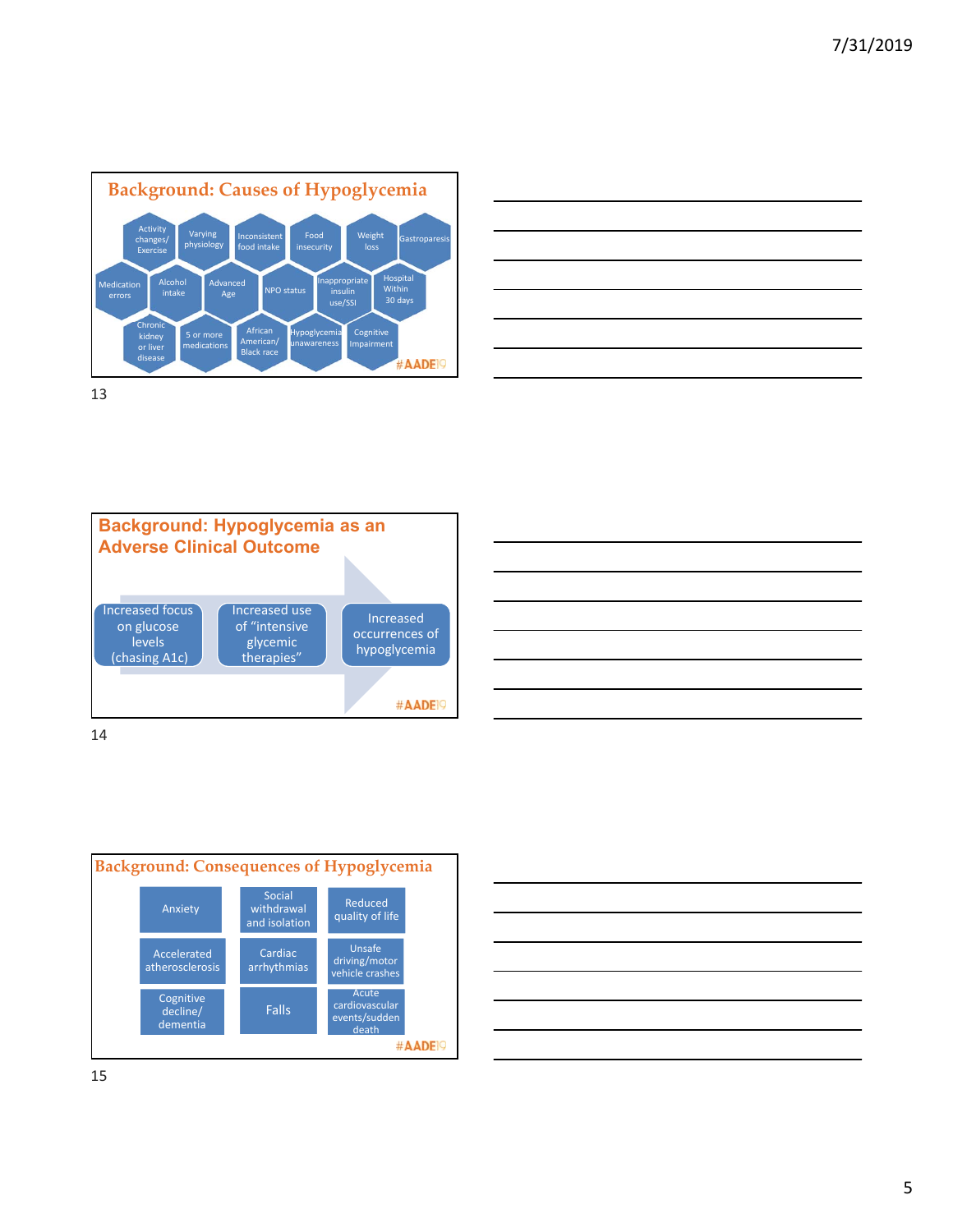### **Background: Scope of Problem - Community**

• Actual rates of hypoglycemia are underestimated:

– Inconsistent clinical definitions

– Varied terminology

• Inadequate report of mild/moderate reactions

• Use of ED data to capture hypoglycemia



- Lack of uniform measures
- Responsibility for prevention, recognition, and treatment of hypoglycemia rests with PWD and family supports.

#AADE<sup>19</sup>

16

# **Background: Scope of Problem - Hospital**

- Patient characteristics:
	- Older age
	- Cognitive dysfunction



- Long disease duration
- Cerebrovascular disease • Chronic kidney disease
- $A1C > 9%$
- 
- Insulin treatment(Borzi et al., 2016; Akirov et al., 2018) • Risk increases by 11% with each decade of life.(Akirov et al.)

#AADE<sup>19</sup>

17

#### **Background: Scope of Problem - LTC**

- 25-35% of LTC residents have diabetes (Munshi et al, 2016; Newton, et al., 2013).
- Hypoglycemia occurs in 40% of LTC residents with diabetes, most treated with insulin (Newton et al., 2013).
- LTC residents with history of diabetes experience:
	- Greater emergency department utilization
	- More hospitalizations
	- Greater mortality (Newton et al, 2016). #AADE<sup>19</sup>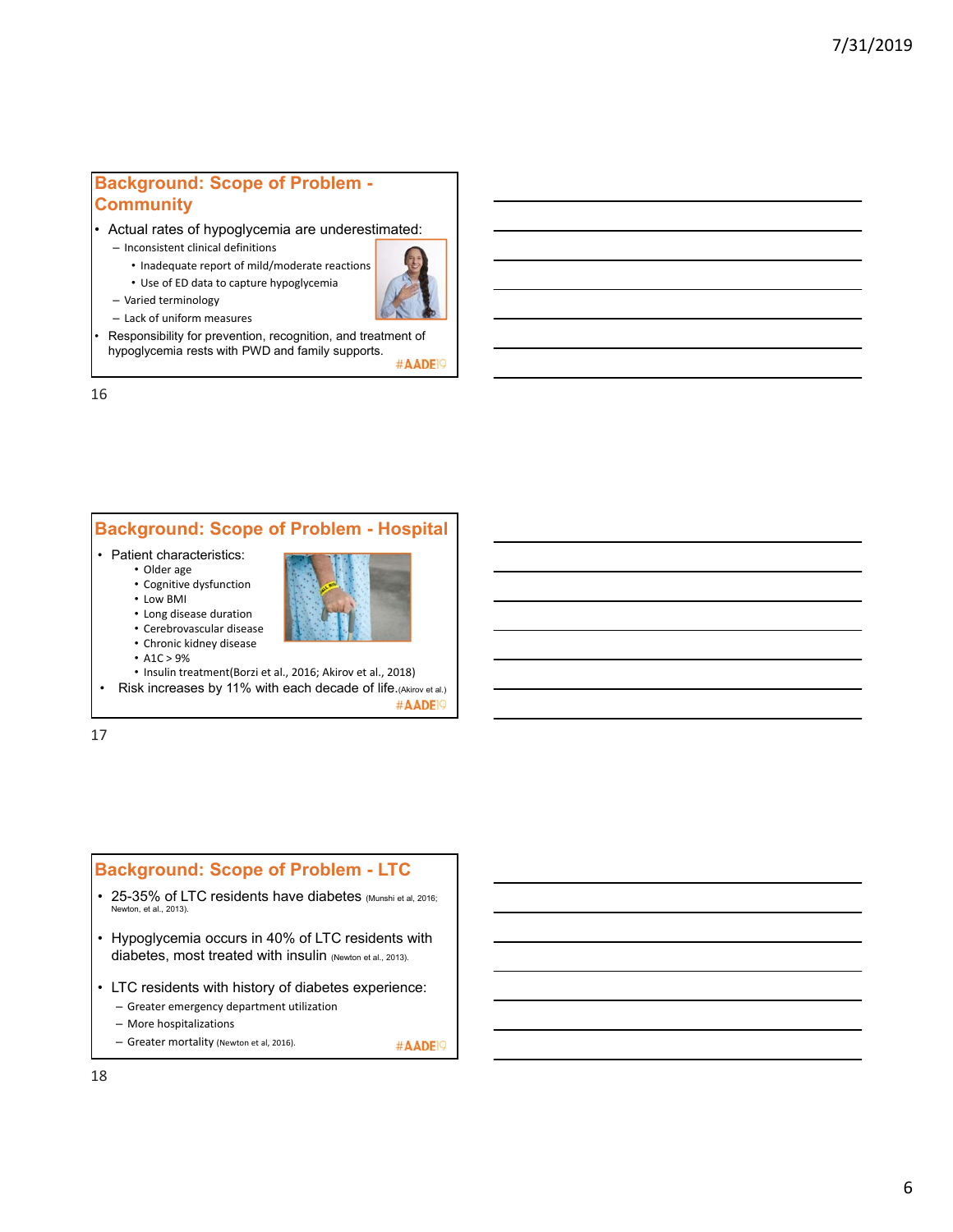

| <u> 1988 - Johann Stoff, deutscher Stoffen und der Stoffen und der Stoffen und der Stoffen und der Stoffen und der</u>                                                                                                        |  | <b>Service Contractor</b> |
|-------------------------------------------------------------------------------------------------------------------------------------------------------------------------------------------------------------------------------|--|---------------------------|
|                                                                                                                                                                                                                               |  |                           |
|                                                                                                                                                                                                                               |  |                           |
|                                                                                                                                                                                                                               |  |                           |
| the control of the control of the control of the control of the control of the control of the control of the control of the control of the control of the control of the control of the control of the control of the control |  |                           |
|                                                                                                                                                                                                                               |  |                           |
|                                                                                                                                                                                                                               |  |                           |

19

#### **Unifying Themes**

- Hypoglycemia is a significant, potentially fatal consequence of diabetes treatment.
- Uniform definition of hypoglycemia is required.
- Improved measurement of hypoglycemia-related outcomes is required.
- DSMES should be included as a risk reduction strategy.

#AADE<sup>19</sup>

20

#### **The Problem:**

• There is a need to report evidence and gaps in the literature that describe the impact of DSMES on hypoglycemia risk mitigations.

#### **A First Step:**

• A systematic review of well-conducted studies examining the impact of DSMES on hypoglycemia outcomes.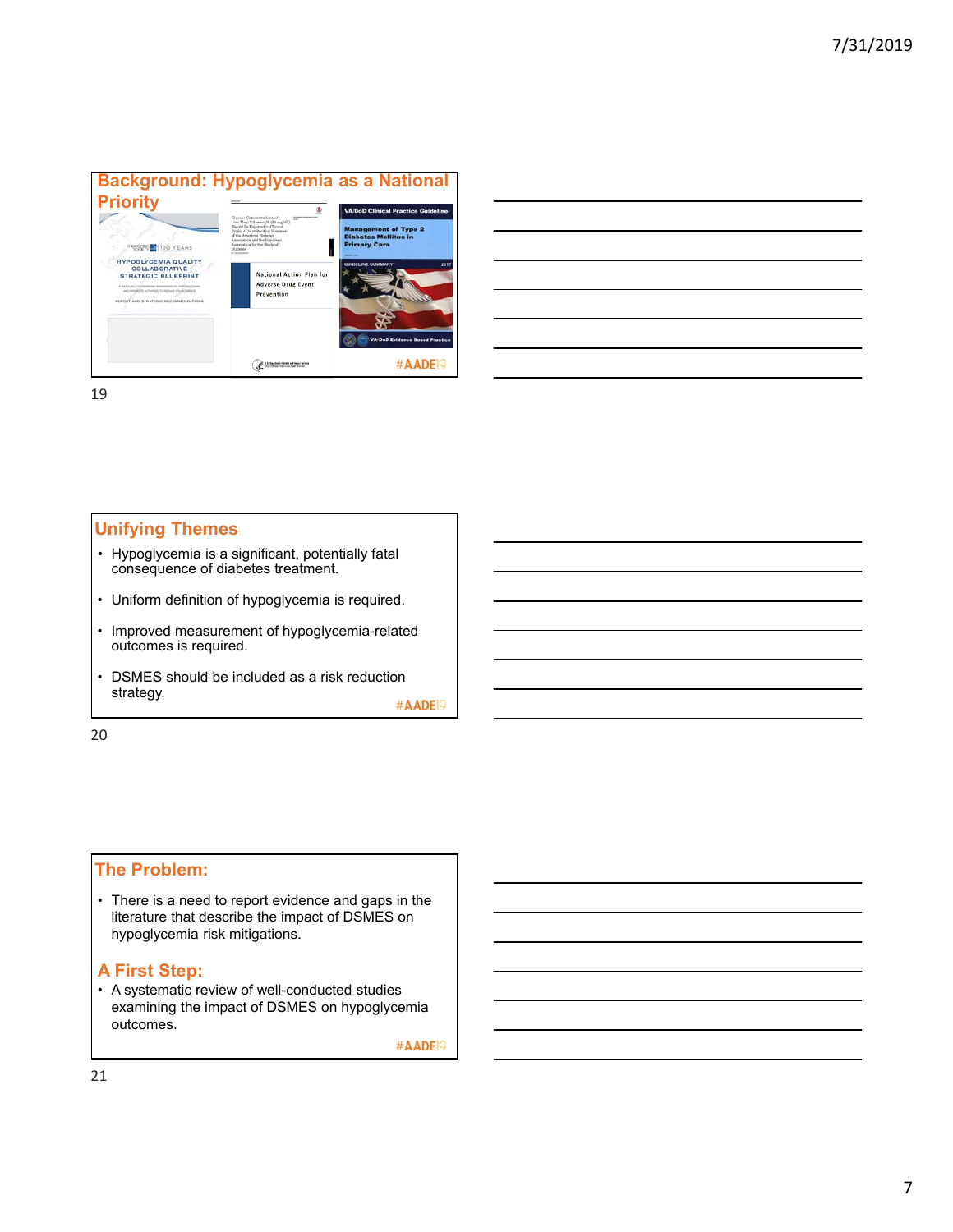### **Study Purpose**

#### • Primary Objective:

- To report evidence and gaps in the literature among well‐conducted studies looking at the impact of diabetes education on hypoglycemia outcomes
- **Goal to describe best practices and inform future study.**

#### • Secondary Objective:

– describe the reported impact of DSMES on associated intermediate (behavior change and knowledge gain), clinical, humanistic, and economic outcomes of diabetes education for hypoglycemia risk/event reduction. #AADEP

22



23

#### **Inclusion Criteria**

- DSMES identified as the sole intervention or as a key component of a combined intervention
- Description of a directly measurable outcome for hypoglycemia risk or events
- Published in English between January 2001 and December 2017
- Conducted in the United States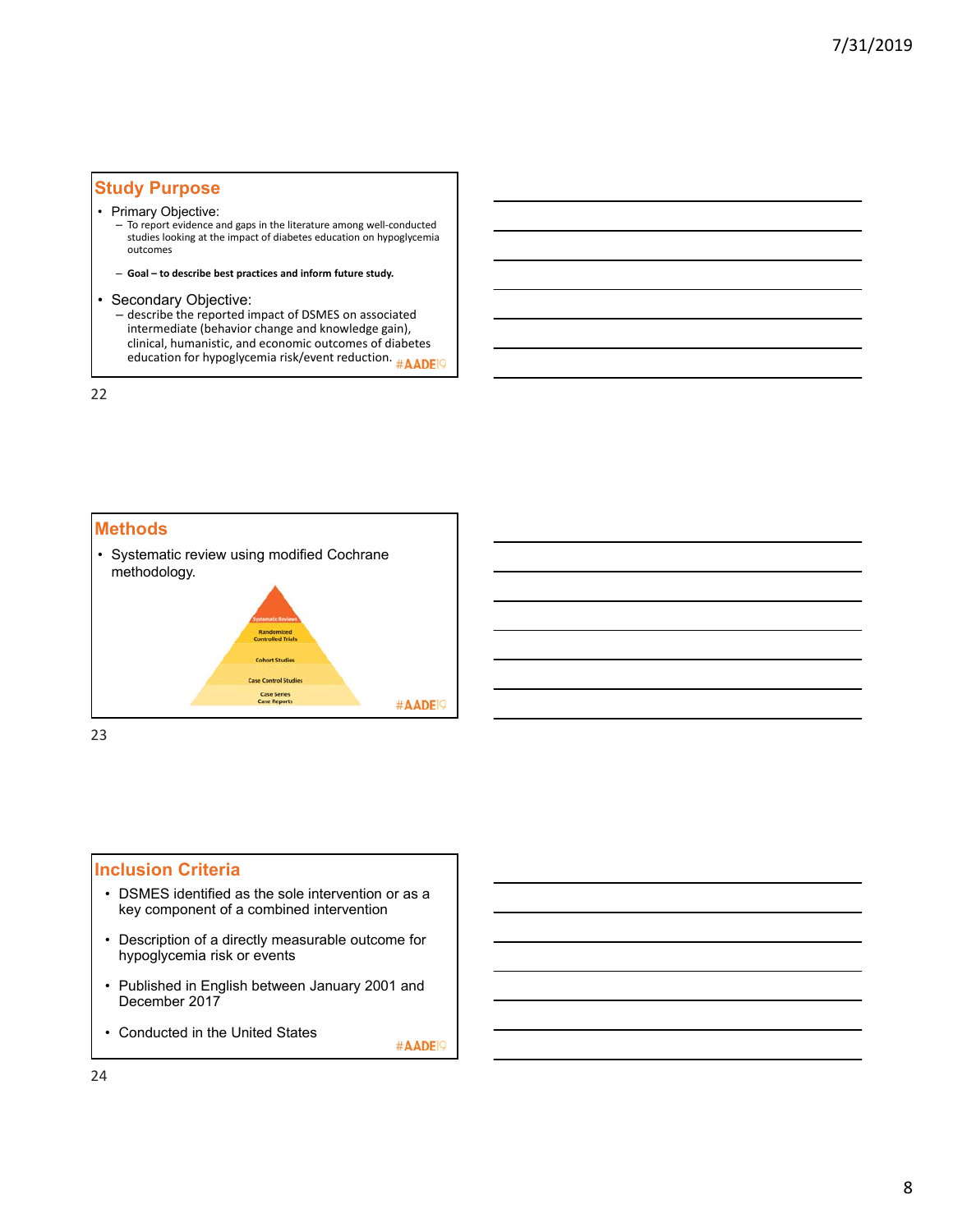# **Excluded Studies**

- Failure to meet inclusion criteria
- Lack of abstract
- No evidence of experimental or case control design with pre/post assessment of target variables
- Qualitative studies, case reports, opinions, reviews

#AADE<sup>19</sup>

25

#### **Search Strategy**

- Terms and derivations for "diabetes" AND – "education"
	-
	- "hypoglycemia" – "outcomes"
	-
- Searched databases – Medline (EBSCOhost), CINAHL Plus, PsycInfo, Cochrane Database of Systematic Reviews, Cochrane Central Register of Controlled Trials, Web of Science, and Embase
- Hand search of relevant articles and reviews **#AADE**

26

## **Review Strategy**

- Upload of records to EndNote citation management software.
- Covidence screening software used for 3-tiered review.
	- 1) Title two researchers
	- 2) Abstract two researchers + a third to resolve
	- 3) Full text two researchers

• Standardized data extraction of retained studies<br>#AADEI9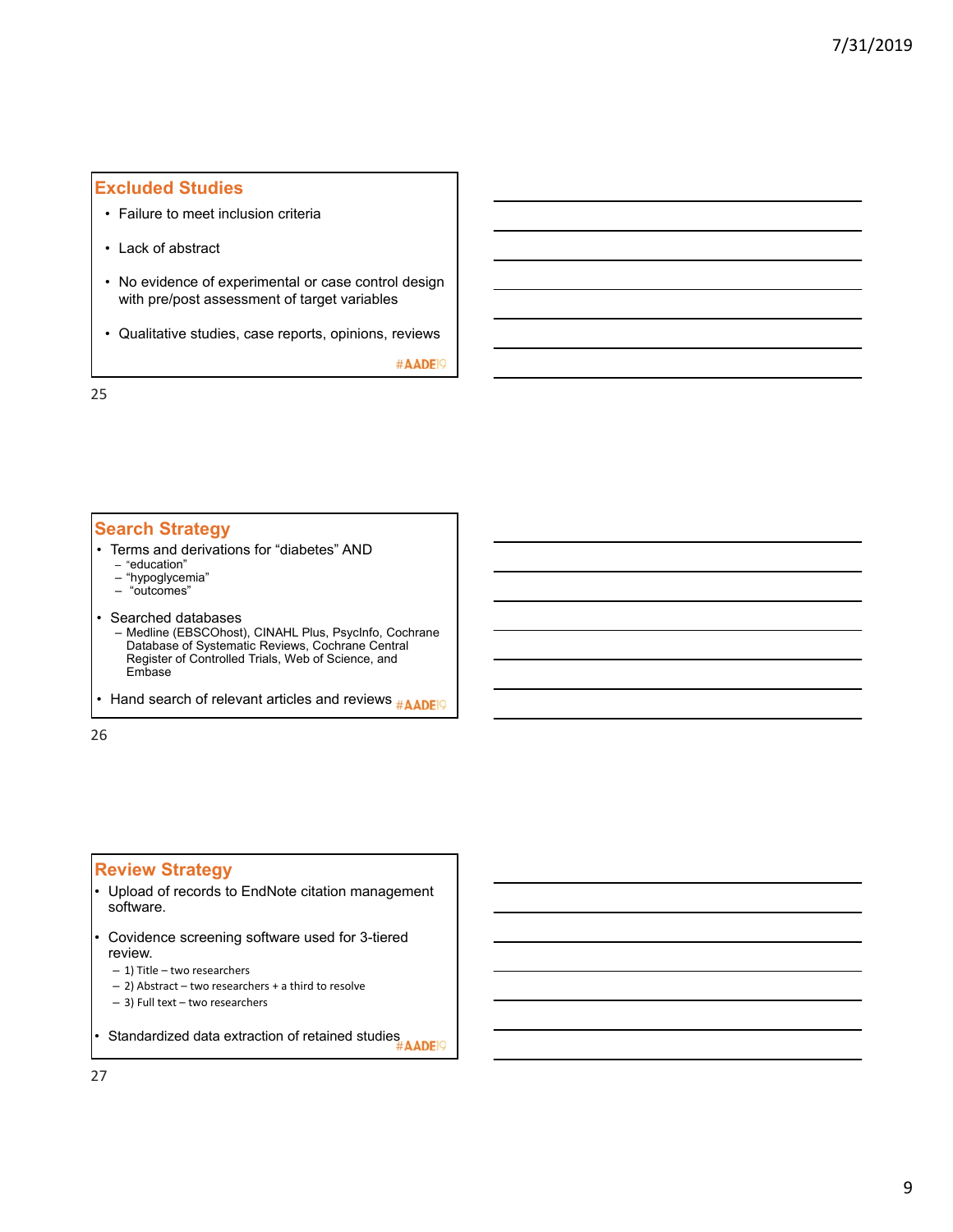

• Independent methodological reviews completed by Independent meanodological consensus.<br>two researchers with third review for consensus.<br>#AADEP#

28







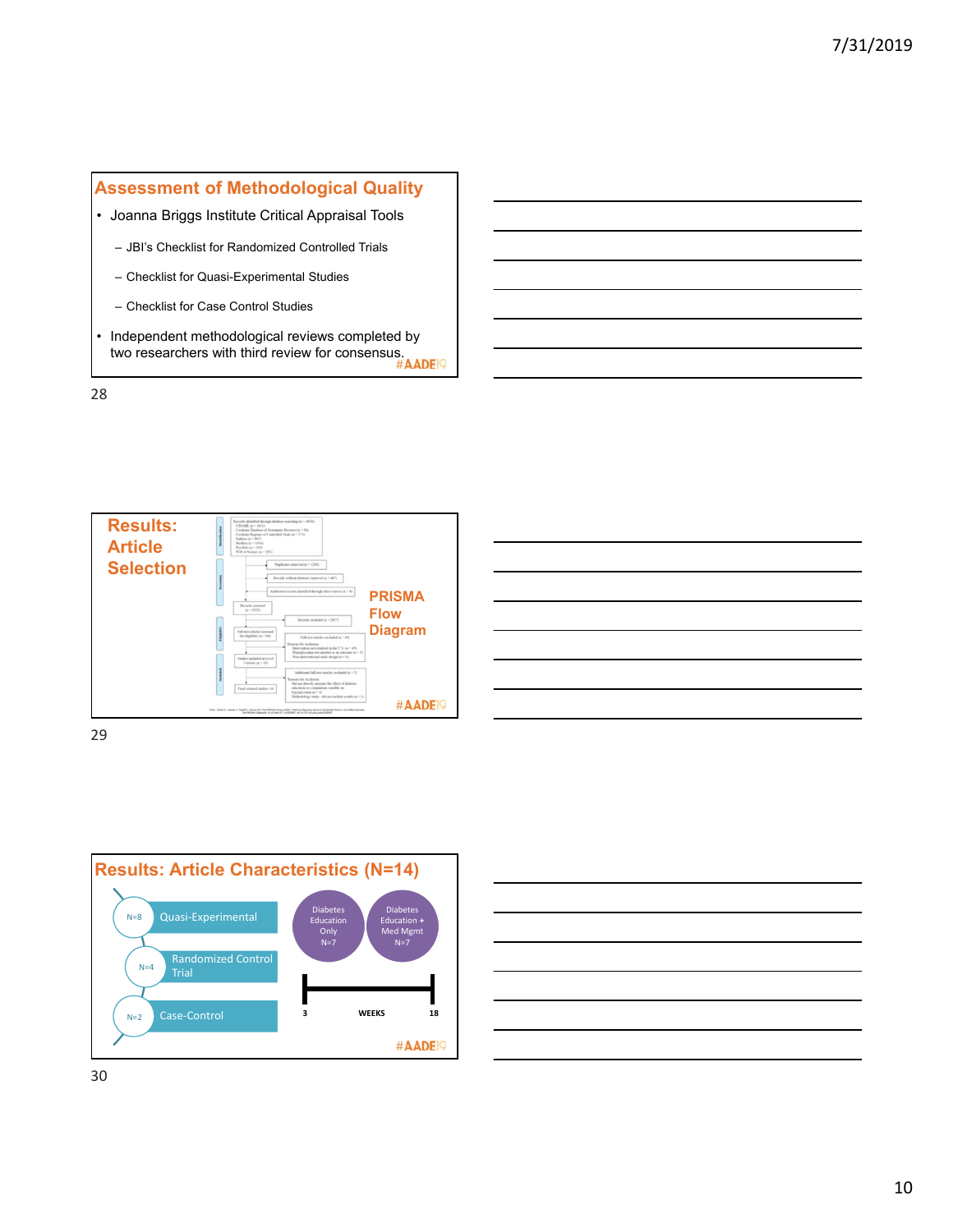







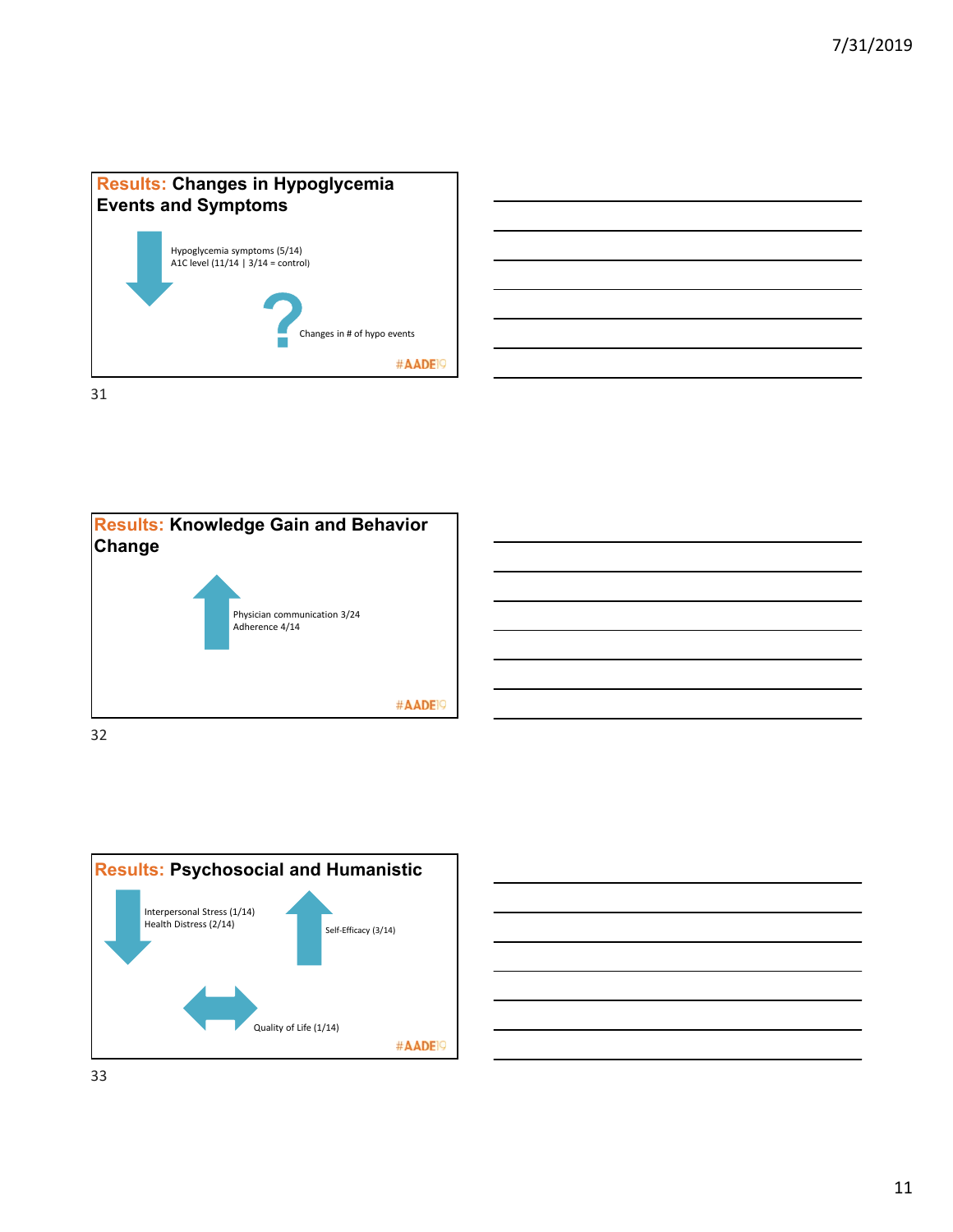





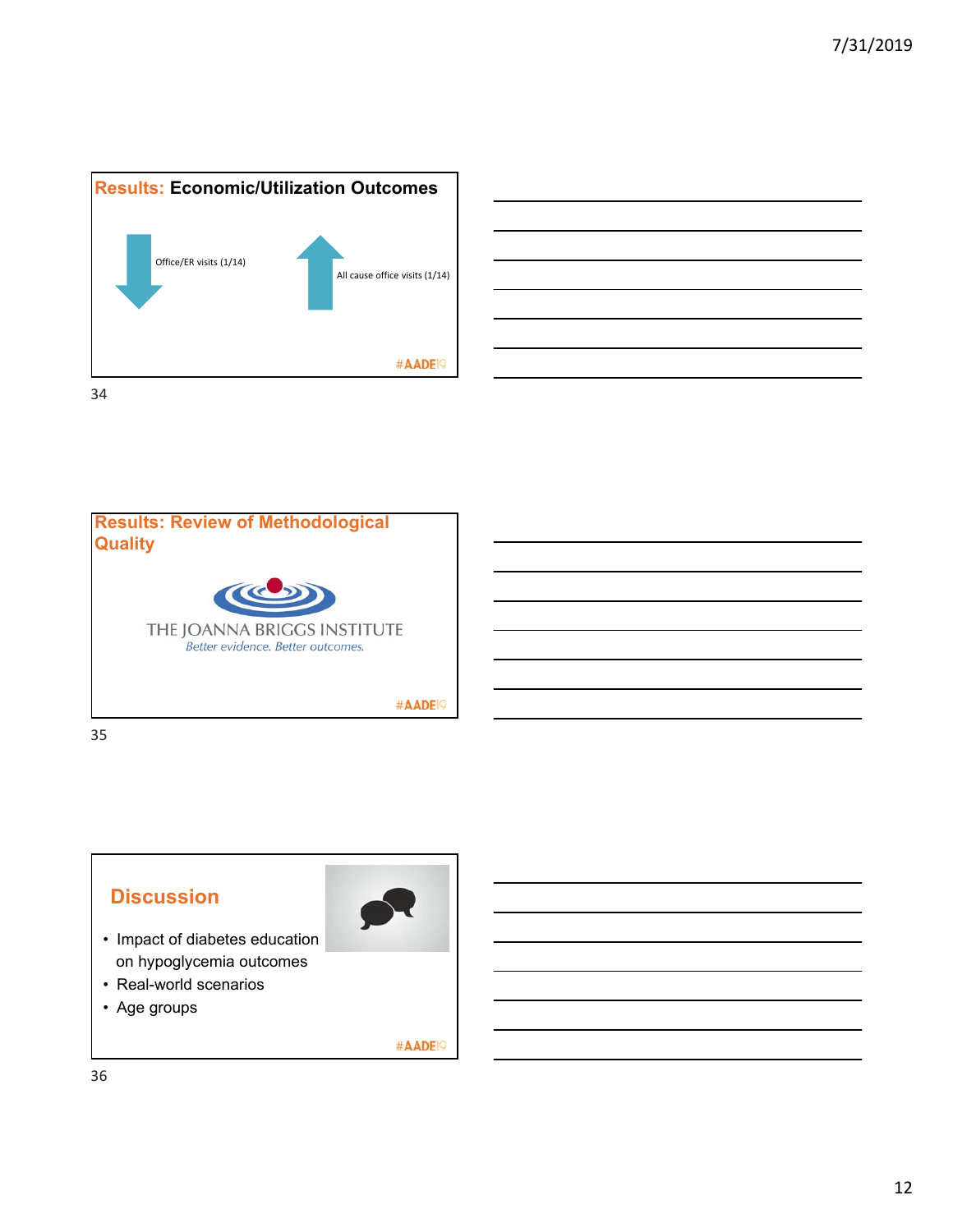# **Implications for Research**

- We need more studies!
- We need better descriptions of DSMES!



• (We need less hypoglycemia.)



#### #AADE<sup>19</sup>

37





• Outcomes

– Hypoglycemia events vs. hypoglycemia symptoms

– "Glycemic control"

#AADE<sup>19</sup>

38

# **Implications for Research**

- Include participants representing more diverse populations
- And age groups
- Target at-risk populations
- Study acute care, long term care, pediatric ambulatory care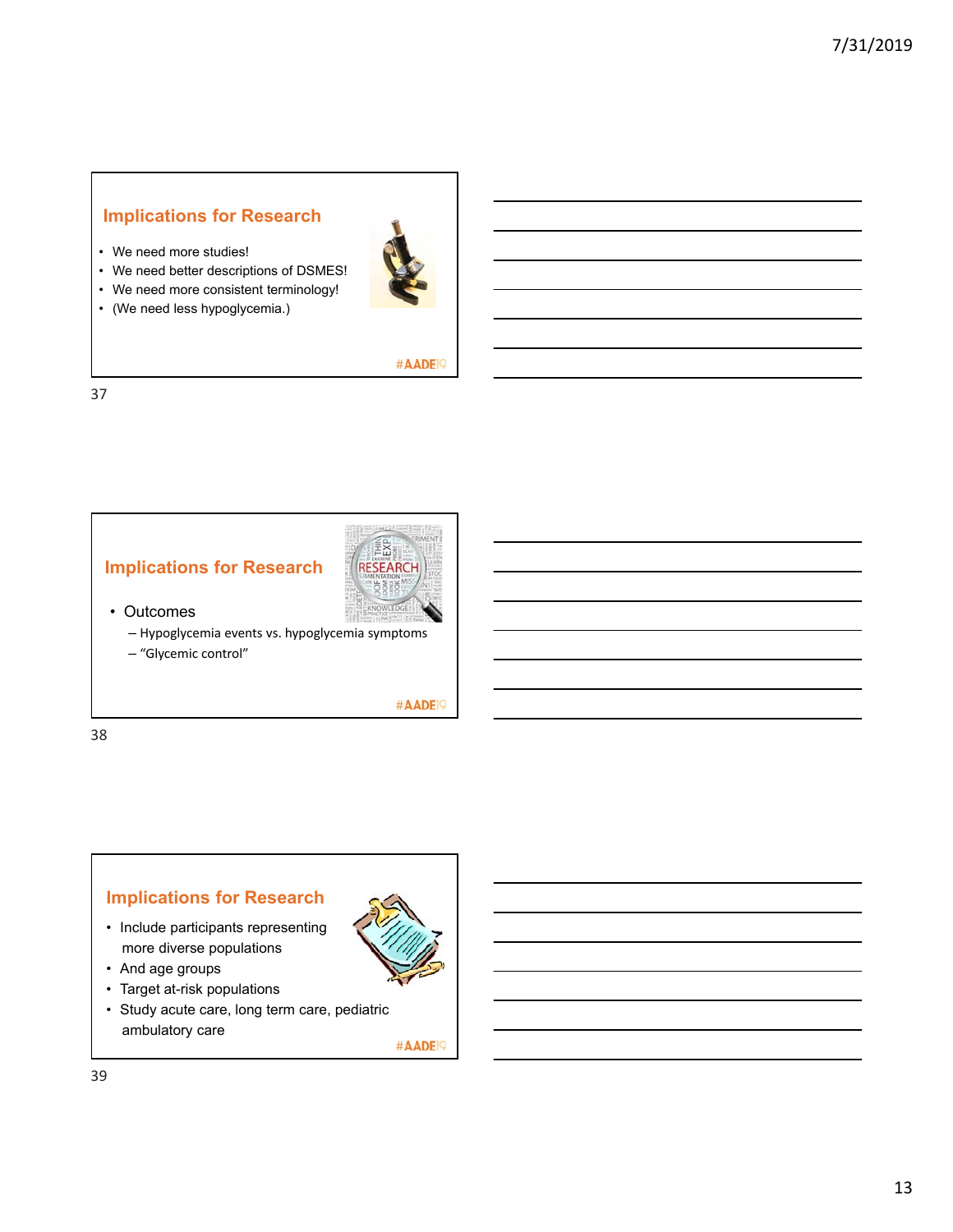# **Implications for Practice**

- Survival skills
- Risk reduction
- Teach back
- Symptoms
- Terminology
- Project Vision



#AADE<sup>19</sup>

40

### **Limitations**

- Only English
- Only United States
- Mostly adults
- Missing information on – Duration of diabetes



- Prior experience with hypoglycemia
- Lacking description of DSMES interventions
- Short intervention durations

#AADE<sup>19</sup>

41

# **Conclusions**



- DSMES is an important resource for reducing hypoglycemia risk and incidence
- We need more and better research
- We need to promote a common understanding (and utilization) of DSMES<br>#AADEI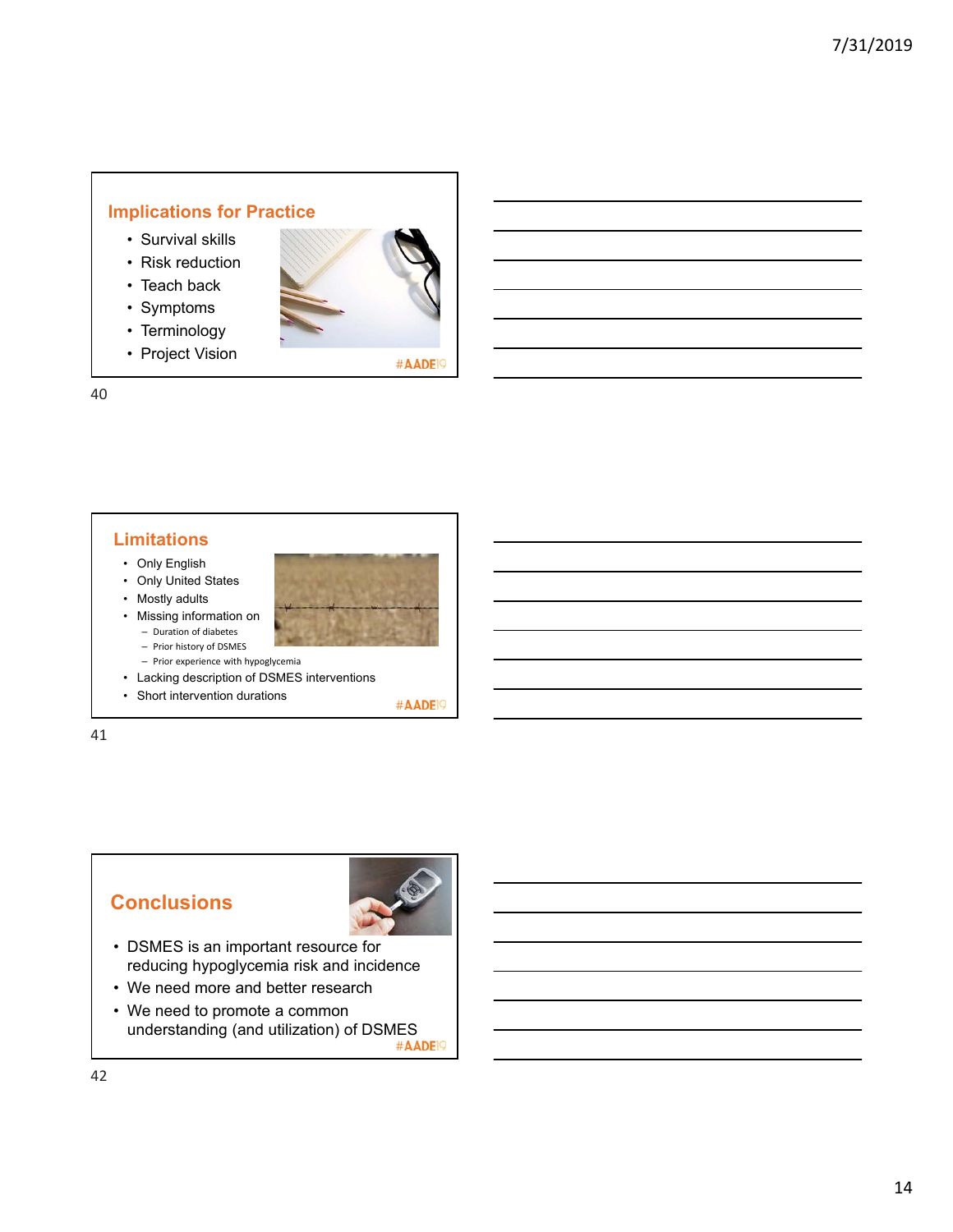#### **Questions?**

- Contact Info
	- jacqueline.lamanna@ucf.edu
	- kavooja@auburn.edu
	- dickinson@tc.columbia.edu; @janekdickinson
	- michelle.litchman@nurs.utah.edu

#AADE<sup>19</sup>

43

#### **References: Retained Articles**

Collier IA, Baker DM. Implementation of a pharmacist-supervised outpatient diabetes treatment clinic. *Am J Health Syst Pharm*. 2014;71(1):27-36.

Dalal MR, Robinson SB, Sullivan SD. Real-world evaluation of the effects of counseling and education in diabetes management. *Diabetes Spectr*. 2014;27(4):235-243.

Fish LH, Wetzler HP, Davidson JL, Ofstead CL, Johnson ML. Advanced insulin management program reduces<br>A1C levels and regimen-related distress without weight gain in patients with type 1 diabetes mellitus. *Insulin.*<br>2008;3

Lorig K, Ritter PL, Turner RM, English K, Laurent DD, Greenberg J. Benefits of diabetes self-management for health plan members: a 6-month translation study. *J Med Internet Res*. 2016;18(6):e164.

Lorig K, Ritter PL, Turner RM, English K, Laurent DD, Greenberg J. A diabetes self-management program: 12-month outcome sustainability from a nonreinforced pragmatic trial. *J Med Internet Res*. 2016;18(12):e322.

Lorig K, Ritter PL, Villa F, Piette JD. Spanish diabetes self-management with and without automated<br>telephone reinforcement: two randomized trials. *Diabetes Care*. 2008;31(3):408-414

.<br>Lorig K, Ritter PL, Villa FJ, Armas J. Community-based peer-led diabetes self-management: a randomized<br>trial. *Diabetes Educ*. 2009;35(4):641-651.

44

#### **References: Retained Articles**

Magee MF, Nassar CM, Copeland J, et al. Synergy to reduce emergency department visits for uncontrolled hyperglycemia. *Diabetes Educ*. 2013;39(3):354-364.

Magee MF, Nassar CM, Mete M, White K, Youssef GA, Dubin JS. The synergy to enable glycemic control following<br>emergency department discharge program for adults with type 2 diabetes: STEP-DIABETES. *Endocr Pract.*<br>2015;21(11

Oyer DS, Shepherd MD, Coulter FC, et al. A(1c) control in a primary care setting: self-titrating an insulin analog pre-mix (INITIATEplus trial). *Am J Med*. 2009;122(11):1043-1049.

Pyatak EA, Sequeira PA, Vigen CL, et al. Clinical and psychosocial outcomes of a structured transition program among<br>young adults with type 1 diabetes. *J Adolesc Health.* 2017:60(2):212-218.

Sequeira PA, Pyatak EA, Weigensberg MJ, et al. Let's empower and prepare (LEAP): evaluation of a structured<br>transition program for young adults with type 1 diabetes. *Diabetes Care*. 2015;38(8):1412-1419.

Sullivan SD, Dalal MR, Burke JP. The impact of diabetes counseling and education: clinical and cost outcomes from a large population of US managed care patients with type 2 diabetes. *Diabetes Educ*. 2013;39(4):523-531.

Tomioka M, Braun KL, Ah Cook V, Compton M, Wertin K. Improving behavioral and clinical indicators in Asians and<br>Pacific Islanders with diabetes: findings from a community clinic-based program. Diabetes Res Clin Pract.<br>2014